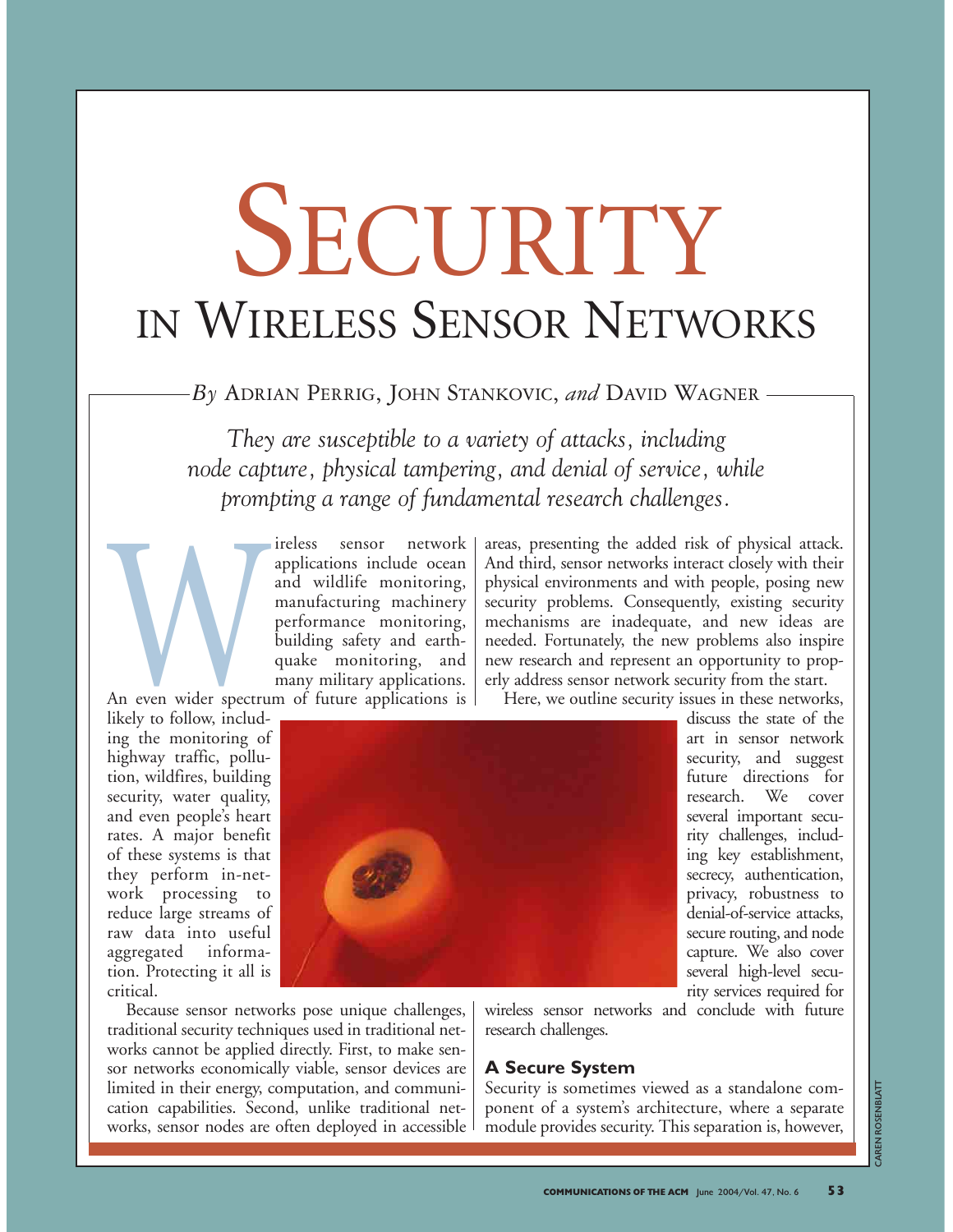usually a flawed approach to network security. To achieve a secure system, security must be integrated into every component, since components designed without security can become a point of attack. Consequently, security must pervade every aspect of system design.

*Key establishment and trust setup.* When setting up a sensor network, one of the first requirements is to establish cryptographic keys for later use. Researchers have proposed a variety of protocols over several decades for this well-studied problem. Why can't the same key-establishment protocols be used in sensor networks? The inherent properties of sensor networks render previous protocols impractical. Many current sensor devices have limited computational power, making public-key cryptographic primitives too expensive in terms of system overhead. Key-establishment techniques need to scale to networks with hundreds or thousands of nodes. Moreover, the communication patterns of sensor networks differ from traditional networks; sensor nodes may need to set up keys with their neighbors and with data aggregation nodes.

The simplest solution for key establishment is a networkwide shared key. Unfortunately, the compromise of even a single node in a network would reveal the secret key and thus allow decryption of all network traffic. One variant on this idea is to use a single shared key to establish a set of link keys, one per pair of communicating nodes, then erase the networkwide key after setting up the session keys. However, this variant of the key-establishment process does not allow addition of new nodes after initial deployment.

Public-key cryptography (such as Diffie-Hellman key establishment) is another option beyond the capabilities of today's sensor networks. Its main advantage is that a node can set up a secure key with any other node in the network.

Yet another approach is to preconfigure the network with a shared unique symmetric key between each pair of nodes, though it doesn't scale well. In a sensor network with *n* nodes, each node needs to store  $n-1$  keys, and  $n \cdot (n-1)/2$  keys need to be established in the network.

Bootstrapping keys using a trusted base station is another option. Here, each node needs to share only a single key with the base station and set up keys with other nodes through the base station [6]. This arrangement makes the base station a single point of failure, but because there is only one base station, the network may incorporate tamper-resistant packaging for the base station, ameliorating the threat of physical attack.

Researchers recently developed random-key predistribution protocols [3] in which a large pool of sym-

metric keys is chosen and a random subset of the pool is distributed to each sensor node. Two nodes that want to communicate search their pools to determine whether they share a common key; if they do, they use it to establish a session key. Not every pair of nodes shares a common key, but if the key-establishment probability is sufficiently great, nodes can still set up keys with sufficiently many nodes to obtain a fully connected network. This means of establishing keys avoids having to include a central trusted base station. The disadvantage of this approach is that attackers who compromised sufficiently many nodes could also reconstruct the complete key pool and break the scheme.

In the future, we expect to see research on better random-key predistribution schemes providing resilience to node compromise, as well as investigation of hardware support for public-key cryptography and more efficient public-key schemes (such as elliptic curve cryptography). Ultimately, we need a secure and efficient key-distribution mechanism allowing simple key establishment for large-scale sensor networks.

*Secrecy and authentication.* Like traditional networks, most sensor network applications require protection against eavesdropping, injection, and modification of packets. Cryptography is the standard defense. Interesting system trade-offs arise when incorporating cryptography into sensor networks. For point-to-point communication, end-to-end cryptography achieves a high level of security but requires that keys be set up among all end points and be incompatible with passive participation and local broadcast. Link-layer cryptography with a networkwide shared key simplifies key setup and supports passive participation and local broadcast, but intermediate nodes might eavesdrop or alter messages.

The earliest sensor networks are likely to use linklayer cryptography, because this approach provides the greatest ease of deployment among currently available network cryptographic approaches. Subsequent systems may respond to demand for more security with yet more sophisticated use of cryptography.

Cryptography entails a performance cost for extra computation that often increases packet size. Cryptographic hardware support increases efficiency but also increases the financial cost of implementing a network. Therefore, an important question facing sensor node researchers and practitioners is: Can reasonable security and performance levels be achieved with software-only cryptographic implementations, or is hardware support needed?

Recent research demonstrates that software-only cryptography is indeed practical with today's sensor technology; hardware support is not needed to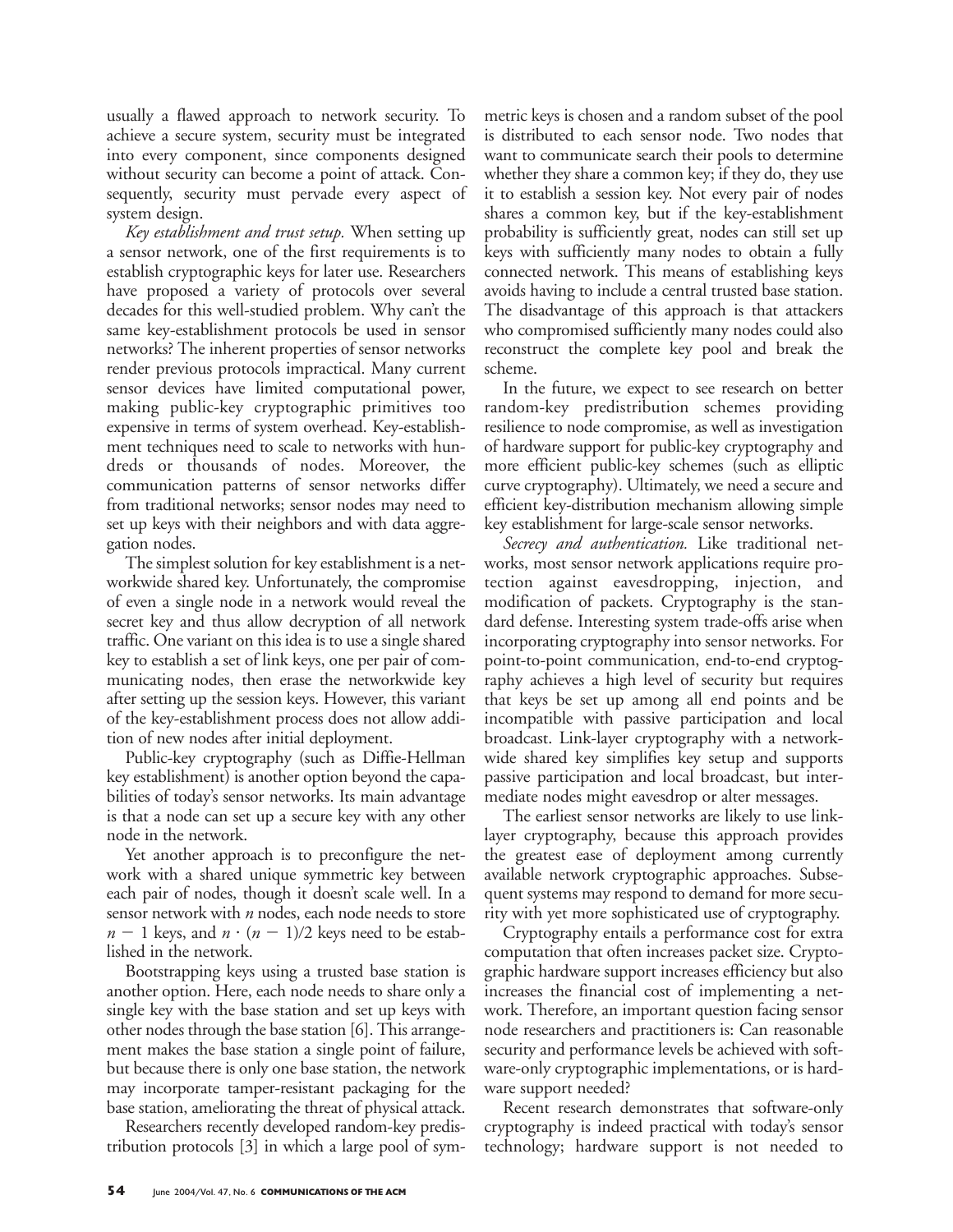achieve acceptable security and performance levels. For instance, the University of California, Berkeley, implementation of TinySec incurs only an additional 5%–10% performance overhead using software-only methods. These experiments have also revealed an interesting phenomenon: Most of the performance overhead is attributable to the increase in packet size. In comparison, cryptographic computations have almost no effect on latency or throughput, since they can overlap with transmission. This puts a limit on how much dedicated hardware helps; hardware reduces only the computational costs, not packet size.

*Privacy.* Sensor networks have also thrust privacy concerns to the forefront. The most obvious risk is that ubiquitous sensor technology might allow illintentioned individuals to deploy secret surveillance networks for spying on unaware victims. Employers might spy on their employees; shop owners might spy on customers; neighbors might spy on each other; and law enforcement agencies might spy on public places. This is certainly a valid concern; historically, as surveillance technology has become cheaper and more effective, it has increasingly been implicated in privacy abuses. Technology trends suggest the problem will only get worse with time. As devices get smaller, they will be easier to conceal; as devices get cheaper, surveillance networks will be more affordable.

nother risk is that sensor networks ini-<br>tially deployed for legitimate purposes<br>might subsequently be used in unan-<br>ticipated and even illegal ways. The<br>notion of function creep is universal<br>in the privacy literature. For tially deployed for legitimate purposes might subsequently be used in unanticipated and even illegal ways. The notion of function creep is universal in the privacy literature. For instance, U.S. Social Security numbers were originally intended for use only by the

Social Security program but have gradually come to be used as an all-purpose personal identification number.

The networked nature of sensor networks raises new threats that are qualitatively different from what private citizens worldwide faced before. Sensor networks allow data collection, coordinated analysis, and automated event correlation. For instance, networked systems of sensors enable routine tracking of people and vehicles over long periods of time, with troubling implications.

Technology alone is unlikely to be able to solve the privacy problem; rather, a mix of societal norms, new laws, and technological responses are necessary. As a starting point, fair information practices might provide a reasonable guideline for how to build systems that better protect privacy. Providing awareness of the presence of sensor nodes and data acquisition is particularly important. Affected parties aware of the exis-

ULTIMATELY, *we need a secure and efficient key-distribution mechanism allowing simple key establishment for large-scale sensor networks.* 

tence, form, and implications of surveillance are more likely to accept the technology. However, our current understanding of privacy in sensor networks is immature, and more research is needed.

*Robustness to communication denial of service.* Adversaries can severely limit the value of a wireless sensor network through denial-of-service attacks [9]. In its simplest form, an adversary attempts to disrupt the network's operation by broadcasting a high-energy signal. If the transmission is powerful enough, the entire system's communication could be jammed. More sophisticated attacks are also possible; the adversary might inhibit communication by violating the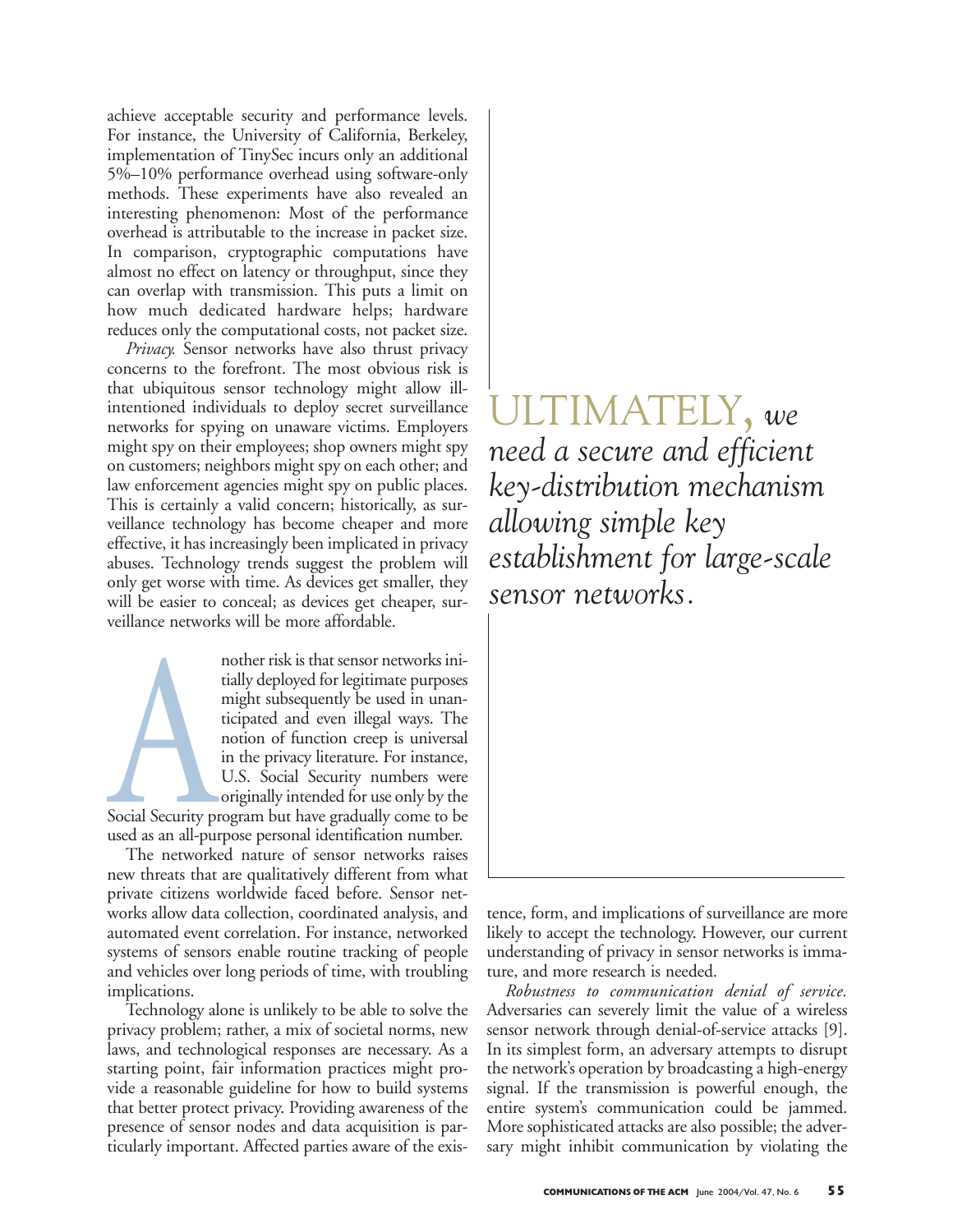802.11 medium access control (MAC) protocol by, say, transmitting while a neighbor is also transmitting or by continuously requesting channel access with a request-to-send signal.

One standard defense against jamming employs spread-spectrum communication [1]. However, cryptographically secure spread-spectrum radios are not commercially available. In addition, this defense is not secure against adversaries who might capture nodes and extract their cryptographic keys.

The networked nature of sensor networks allows new, automated defenses against denial of service. When the jamming affects only a portion of the network, a jamming-resistant network could defeat the attack by detecting the jamming, mapping the affected region, then routing around the jammed area [8]. Further progress in this area will hopefully allow for greater security against denial-of-service attacks.

*Secure routing.* Routing and data forwarding is an essential service for enabling communication in sensor networks. Unfortunately, current routing protocols suffer from many security vulnerabilities [5]. For example, an attacker might launch denial-of-service attacks on the routing protocol, preventing communication. The simplest attacks involve injecting malicious routing information into the network, resulting in routing inconsistencies. Simple authentication might guard against injection attacks, but some routing protocols are susceptible to replay by the attacker of legitimate routing messages [4].

Routing protocols are particularly susceptible to node-capture attacks. For instance, researchers have analyzed protocols for routing in sensor networks and found all are highly susceptible to node-capture attacks; in every case, the compromise of a single node suffices to take over the entire network or prevent any communication within it [5]. Network researchers would greatly improve sensor networks by devising secure routing protocols that are robust against such attacks.

*Resilience to node capture.* One of the most challenging issues facing sensor networks is how to provide resiliency against node capture attacks. In traditional computing, physical security is often taken for granted; attackers are simply denied physical access to our computers. Sensor networks disrupt that paradigm. In most applications, sensor nodes are likely to be placed in locations readily accessible to attackers. Such exposure raises the possibility that an attacker might capture sensor nodes, extract cryptographic secrets, modify their programming, or replace them with malicious nodes under the control of the attacker.

Tamper-resistant packaging may be one defense,

but it's expensive, since current technology does not provide a high level of security. Algorithmic solutions to the problem of node capture are preferable.

The challenge is to build networks that operate correctly even when, unbeknownst to us, several nodes have been compromised and thus might behave in an arbitrarily malicious way. A promising direction for building resilient networks is to replicate state across the network and use majority voting and other techniques to detect inconsistencies. For example, several researchers have designed routing protocols that achieve some resilience against node capture by sending every packet along multiple, independent paths and checking at the destination for consistency among the packets that were received [2].

A second direction for resilience is to gather multiple, redundant views of the environment and crosscheck them for consistency. For instance, the network might require three reports of an interesting event before it responds to the event. Meanwhile, when many data values are collected, a histogram may be constructed; extreme outliers may indicate malicious spoofed data and hence should be ignored.

Defenses based on redundancy are particularly well suited to sensor networks, as a constellation of many cheap nodes may be able to provide more reliable network operation than a small group of more sophisticated devices. Nonetheless, node capture is one of the most vexing problems in sensor network security. We are a long way from a good solution.

# **Network Security Services**

So far, we've explored low-level security primitives for securing sensor networks. Here, we consider high-level security mechanisms, including secure group management, intrusion detection, and secure data aggregation.

*Secure group management.* Each node in a wireless sensor network is limited in its computing and communication capabilities. However, interesting in-network data aggregation and analysis can be performed by groups of nodes. For example, a group of nodes might be responsible for jointly tracking a vehicle through the network. The actual nodes comprising the group may change continuously and quickly. Many other key services in wireless sensor networks are also performed by groups. Consequently, secure protocols for group management are required, securely admitting new group members and supporting secure group communication. The outcome of the group's computation is normally transmitted to a base station. The output must be authenticated to ensure it comes from a valid group. Any solution must also be efficient in terms of time and energy (or